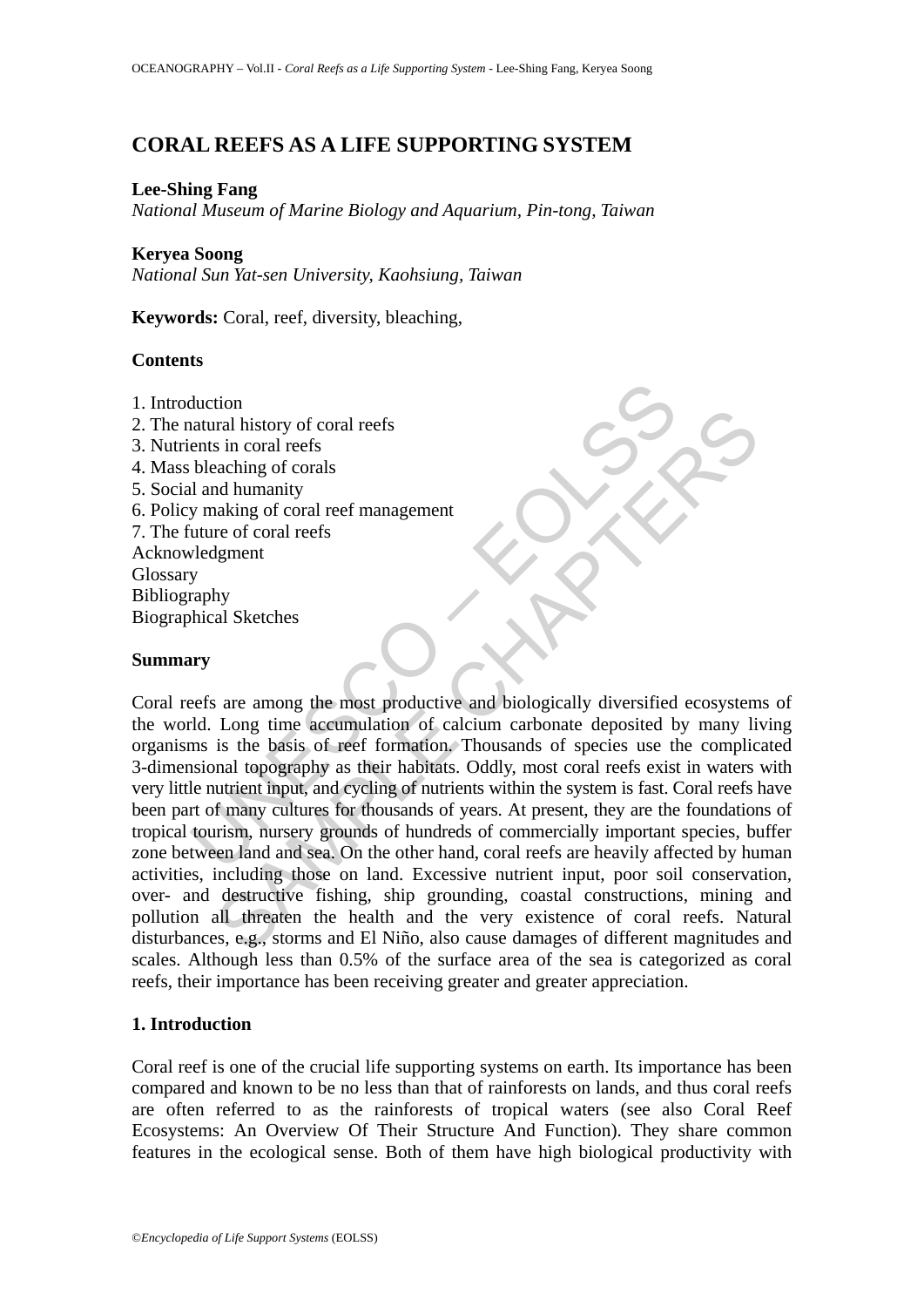tremendously high biodiversity (see also Coral Reef Biodiversity). They do differ in certain aspects. For example, the biomass of a rain forest is mostly plants, or rather, the trunks and leaves. Coral reefs, on the other hand, are mostly comprised of animals which feed on other organisms. Plants, e.g., macro-algae and phytoplankton do occur in coral reefs, but they do not dominate. The animal diversity in rain forests is mostly represented by three phyla while coral reefs are well represented by about thirty phyla. However, rain forests and coral reefs are both suffering from heavy anthropogenic impacts, and deserve protection and conservation (see also Coral Reef Regeneration). In the  $21<sup>st</sup>$  century, we are enjoying the benefits derived from scientific achievements, but we are also suffering from the side effects of development, e.g., global warming, air and water pollution, acid rain etc. Coral reefs suffer from human activities in both large and small scales. For example, mass bleaching and mass mortality around the world in 1998 affected 70% of the reefs (see also Efects of Climate Change on Coral Reefs). Therefore, the aim of this section is to introduce basic knowledge of the coral reefs and tip some ideas of protection and restoration of this irreplaceable ecosystem.

# **2. The natural history of coral reefs**

# **2.1. Distribution of corals and coral reefs**

alses. For example, mass becausing and mass mortany about and<br>170% of the reefs (see also Efects of Climate Change on Coral Re<br>of this section is to introduce basic knowledge of the coral reef<br>protection and restoration of Corals are a group of animals in the phylum Cnidaria (Coelenterata). A coral reef, on the other hand, is a kind of tropical (and sub-tropic) marine environment, with calcium carbonate substrate which is deposited by plants and animals. While corals have a wide distribution from shallow to deep waters, coral reefs are limited in horizontal and vertical distributions. Most coral reefs are found between 30N and 30S). The suitable water temperature for coral reef development is between 20-30°C; almost no coral reef exists where annual mean temperature is below  $18\degree C$ . It has also been suggested that the carbonate saturation level, which varies according to latitudes (and depths), limits the horizontal distribution of reefs.



Figure 1: World distribution of coral reefs

Coral reefs are found in shallow waters. This is because light does not penetrate water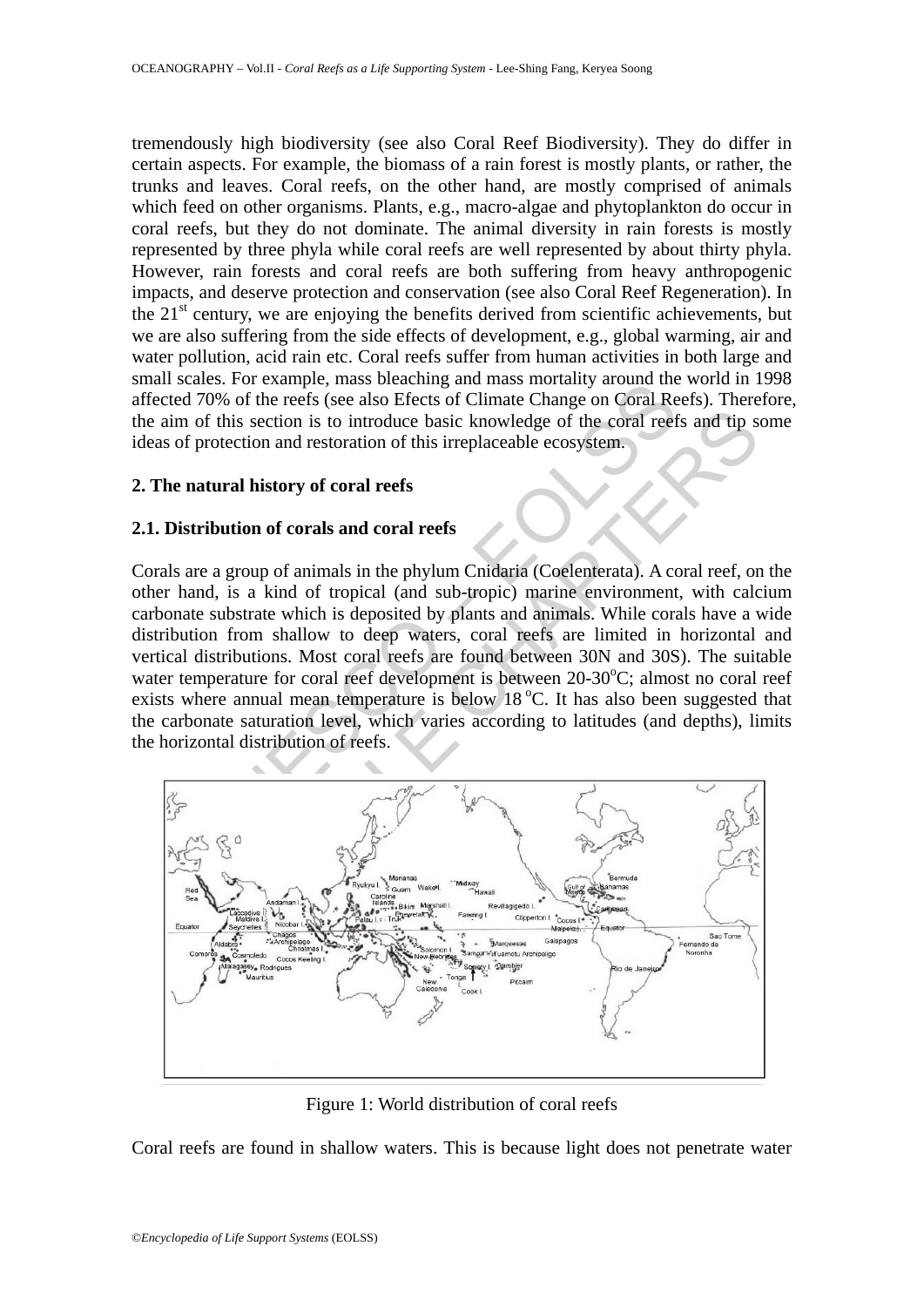well. Most reef corals rely on light to have high calcification rate (see section Light and corals); other reef building species, e.g., calcareous algae, also depend on light as energy source. Most coral reefs are found within 20 m depth. Some species of reef corals, however, have been found to live in deeper waters down to about 150 m, but they do not form reefs there. Besides better light condition, shallow waters also have higher temperature, stronger water motion, and more abundant zooplankton, all of which are important for growth and survival of corals.

Coral reefs are found in clear waters. Since reef formation requires ample light, water clarity becomes a critical factor. Along continental coasts, river discharge often carries with it large quantities of fine particles. These particles tend to remain suspended in water column for a long time and shade corals from sunlight which is needed for photosynthesis by unicellular algae in them. Thus it is difficult for coral reefs to form along estuaries or even along shorelines with sediment supply. Sediments also kill corals directly when they settle on the corals and smother their tissues. Small islands, on the other hand, have no rivers and are thus suitable environments for corals. Waters containing nutrients tend to raise abundant phytoplankton which intercept light before it reaches the bottom where corals inhabit, therefore coral reefs are usually found in waters lacking nutrients.

# **2.2. Types of Reefs**

ordinal for a long unit and share and share cotats non summy to the and state contain on the method in the state or even along shorelines with sediment supply. Sedifficedly when they settle on the corals and smother their aries or even along shorelines with sediment supply. Sediments also<br>aries or even along shorelines with sediment supply. Sediments also<br>city when they settle on the corals and smother their tissues. Small islands<br>and, have Coral reefs are built by many different groups of organisms which deposit  $CaCO<sub>3</sub>$  as skeletons. Calcium carbonate is the major component of this bioherm. There are three major typical types of reefs: fringing reefs, barrier reefs, and atolls. The reef flat found in the fringing reefs is very close to land. In many cases, there is only a narrow lagoon left between reef front and shoreline. Barrier reefs are found much farther away from lands, as in the case of the Great Barrier Reef in Australia. The Great Barrier Reefs are the largest reef formation in the world spanning over two thousand kilometers skirting the northeastern shores of Australia. It is found at a distance of more than one hundred kilometers off shore, with no true lagoon between them. Atolls are shaped like a circular reef with a shallow lagoon in the center. Diameters of atolls range from hundreds of meters to over seventy kilometers. The atoll found in Palau is the largest one in the world.

# **2.3. Food of Corals**

Corals are animals and they feed on small zooplankton which float in the water column. The stinging cells in coral tentacles can paralyze and help capturing preys. The tentacles may be extended in the daytime or at night, depending on species. Since zooplankton is carried passively by water, current speed is an important factor determining how much food a coral may get. Zooplanktons in reef lagoons are more abundant than in neighboring open ocean waters. Many of these planktons are demersal; they hide in the bottom crevices during the daytime and emerge only at night. Thus they may not be adequately represented in a daytime surface sample. Most of the reef planktons are part of the reef ecosystem, i.e., those contributed by oceanic plankton represent a minor portion.